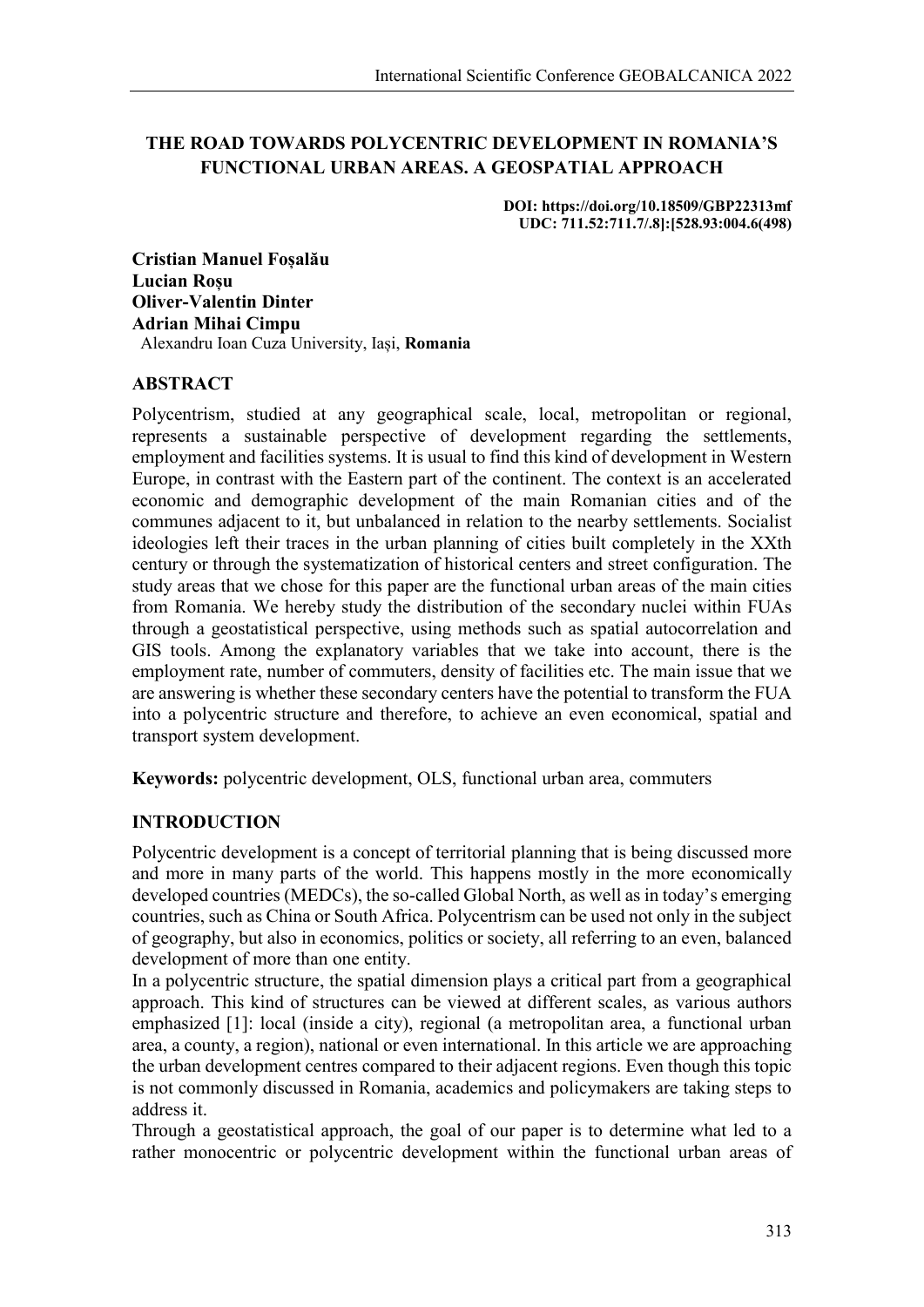Romania's secondary tier cities. Several variables will be used in an Ordinary Least Squares linear regression to model their importance as indirect factors that led to this kind of development.

#### **CONCEPTUAL FRAMEWORK**

Polycentrism regarding urban structures can be seen from two points of view, as many authors noticed [2, 3]. The first one is the morphological aspect of the settlements, meaning population, facilities, enterprises, as absolute values or as densities. The second one is the functional aspect, i.e. the relationships among settlements. This could be the mobility, number of commuters, connectivity or money flow. Besides these, there are also qualitative factors, such as preferences for a certain job, school, supermarket, social habits, or the will to use public transportation instead of personal car. According to Halleux (2021) [1], polycentrism is achieved when a clustering of centres are sufficiently close to develop synergy through functional connections and, at the same time, sufficiently separated to avoid the merging of their labour markets.

During the last decades, a trend of transformation of the monocentric regions into polycentric ones can be noticed. This happened at different times in different regions of the world. Some have experienced rapid and natural polycentric growth since the coal mining industry (Midlands in the UK, Rhine-Ruhr in Germany), while others are still under the effect of the monocentric strategies imposed by the socialist regimes. Today, polycentric structures can be carried out with implemented territorial planning strategies and policies. Moreover, as Anas, Arnott & Small (1998) explains, "the spatial structure of modern cities was shaped, in large measure, by advances in transport and communication, as mobility between settlements is playing a key role when talking about polycentricity" [4]. Now, with improper management, the transport system is the one that can bring many problems to monocentric cities [5]. In comparison with Western Europe, where evidence of polycentric development policies is everywhere, Romania and many former socialist countries do not benefit as much. The importance of this kind of development has only become discussed recently, with the introduction of European policies. For example, the new Territorial Development Strategy of Romania is entitled "Polycentric Romania 2035" and other strategic projects regarding enhancing the relationships between settlements are expected to be implemented. Also, more and more cities have established metropolitan areas associations as legal entities, ensuring a uniform development inside them.

#### **METHODOLOGY. STUDY AREA**

The functional urban regions are among the least studied areas in terms of policentricity, as evidenced by the scales and instances listed above (FUAs). Its definition varies depending on each national coordinate, but general European guidelines say that "the Functional Urban Area is a geographic entity that consists of one or more urban centres and their commuting area" [6]. We believe that FUAs are the best areas to study polycentricity because they are based on the number of commuters and represent the entire area's workforce. We chose the FUAs for six of Romania's secondary cities: Iași, Cluj-Napoca, Timișoara, Craiova, Constanța and Brașov (figure 1). All of these cities have populations from 250 000 to 400 000 inhabitants and very dynamic economies (IT, administration, finance, tourism, heavy and light industry).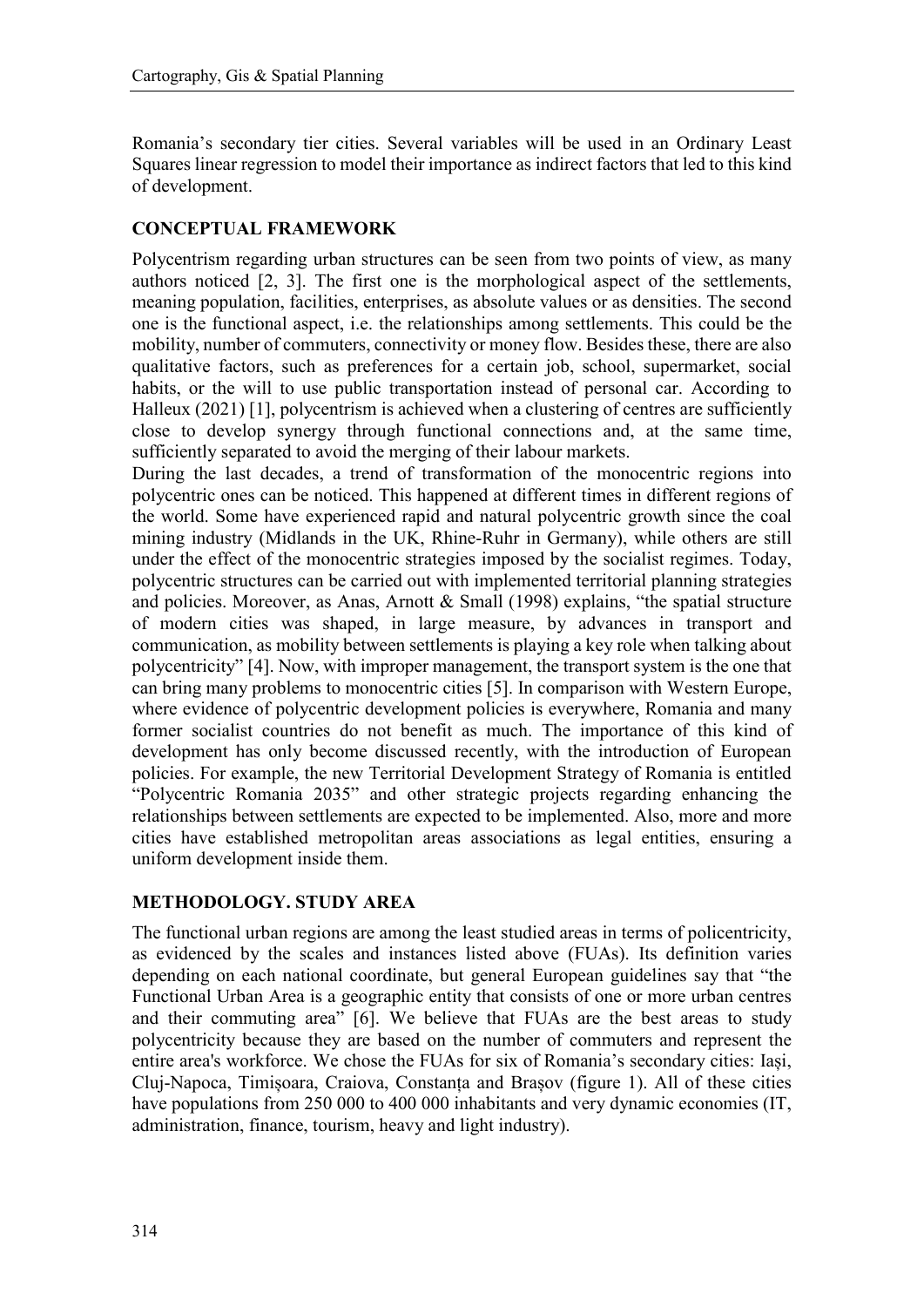

**Figure 1**. Study area: FUAs of the six secondary tier cities in Romania.

We worked with the LAU2 administrative units scale from these areas (communes, towns and municipalities). The studied FUAs do not intersect, and each LAU2 is inseparably linked to one of the six above-mentioned urban centers. Because of the large imbalances in the sizes of the FUAs calculated solely on the number of commuters of each LAU2, we adjusted these areas by enforcing a 45-minute (average) driving time to the FUA's urban center, resulting in the following areas. A number of 289 communes (LAU2s) were studied, with noticeable differences regarding population, facilities and economic development. At a first glance, if we were to take into consideration only the population, several sub-centers would be delimited (especially the cases of Constanța and Brașov).

# **POLYCENTRICITY INDEX**

Because of the complexity of the factors determining such an area, no general index for assessing how polycentric it is has yet been identified, no unique index for assessing how polycentric it is has yet been identified. Suggested methods use population, spatial proximity among settlements [7], GDP, connectivity [8] or standard deviation based methods [9]. As a consequence, we propose an index that integrates two parameters: the population of a LAU2 and the mean time spent commuting to the urban center. The average time was calculated through the Network Analyst tool in ArcGIS 10.4.1, using a network dataset containing the roads, their lengths and their average speed. When these two are multiplied, the index represents the total energy consumed by the entire population of a LAU2 to get to the urban center, indicating how that LAU2 could contribute to a polycentric structure. For example, the communes adjacent to FUA centers that have very high populations (as it happens in the situations of Iasi or Cluj-Napoca) would rather contribute to a monocentric development, compared to communes or towns with high populations that are spread around the whole FUA.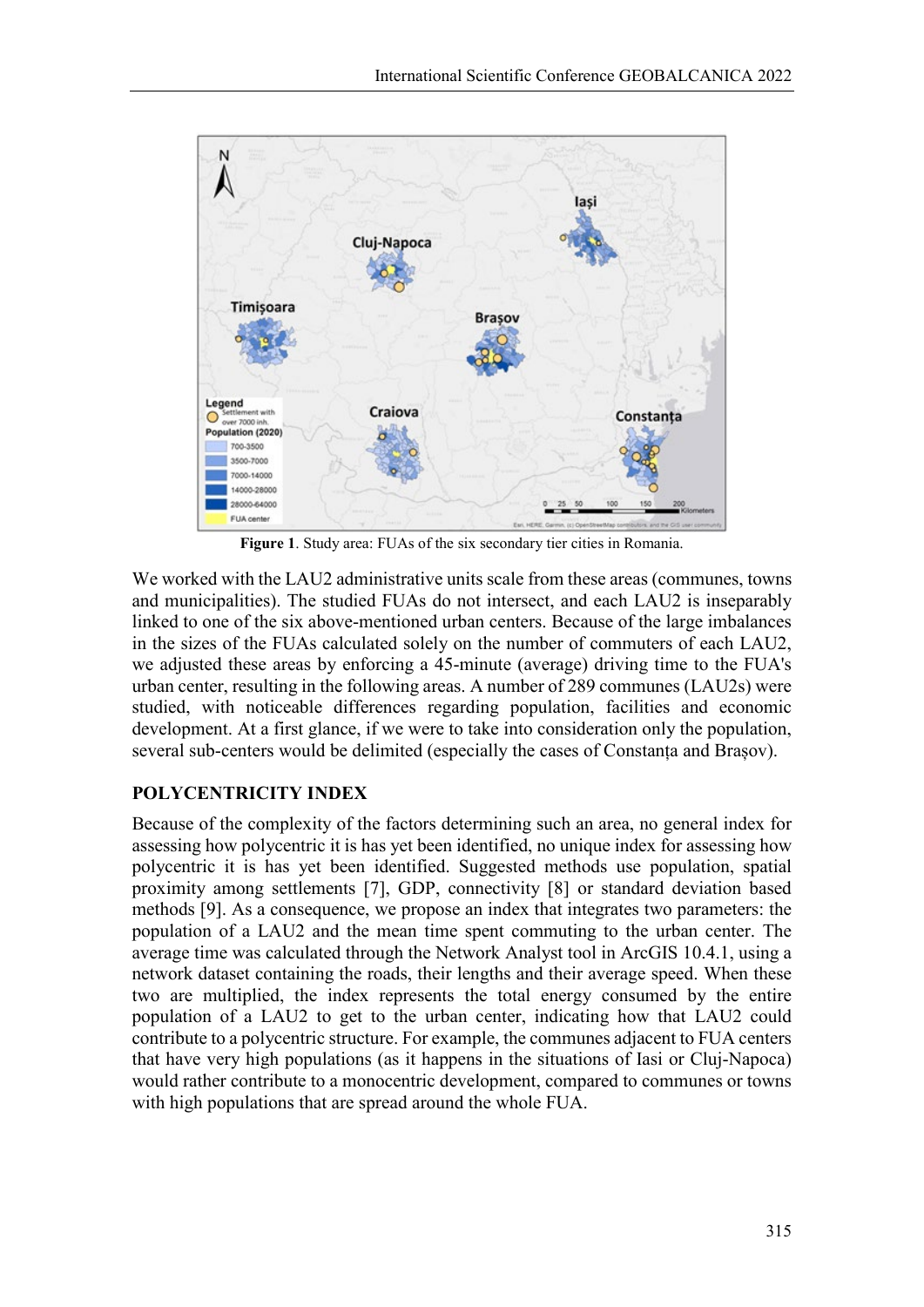# **DATA**

In addition to policies and initiatives that will be implemented, the present research is trying to determine which variables contribute the most to the development of a polycentric settlement structure. In this respect, the paper is using an OLS (Ordinary Least Squares) model based on quantitative data collected at the LAU2 scale. The data was compiled using information gathered from the National Institute of Statistics, census databases from 2011, and personal data processing. The Box-Cox technique was preferred with various settings to standardize the data in order to get the best results from the OLS.

The number of employees who work in the LAU2s, according to our initial hypothesis, defines polycentricity. We calculated the working population by dividing the number of employees by the total population of each LAU2. In addition, the number of commuters was taken into consideration (who have their jobs inside the FUA). We evaluated the ratio between the number of building authorizations issued in 2020 and the number of existing buildings in order to determine the dynamism of the LAU2s which also defines polycentricity.

The amount of facilities is also important: the more concentrated they are in a single area, the more monocentric the region will become, and people will have to travel to a single location for schools, hospitals, supermarkets, parks, and other amenities. We took into account the total number of educational units (kindergartens, primary and secondary schools, universities) as well as the total number of sanitary units (dispensaries, healthcare centers, hospitals).

Finally, the paper investigates a psychological factor: preferences for a certain school. Parents in the study area are known to prefer sending their children to the highest rated school over the closest school. In terms of educational quality, there are significant variations between rural and urban schools. We used data like the average number of students per teacher, the number of laboratories, and the number of technical devices in this way (computers, tablets etc.).

### **RESULTS AND DISCUSSION**

The map above is describing the study area based on the population attribute. Though, this wasn't the only things that we thought about regarding centrality and we also considered distance (expressed as time). In this way, a LAU2 with a great population that is further away from the center of the FUA will lead to a higher centrality index than one that is adjacent to this main urban nucleus. Throughout the six FUAs that have been studied, we can distinguish various types of centrality. The most noticeable polycentric trends are in Constanța FUA, which has the main oil refinery and harbour in our country, and most of the resorts on the Black Sea have emerged over time, and in Brașov, which has been an industrial hub ever since the communist era (airplanes, trucks, tractors, industrial parts), and that also includes the main city of the neighbouring county, Covasna. FUAs such as Iași and Cluj proved to be more monocentric, with a great difference in development between the main city and their hinterlands. These differences consist in life quality, number and possibilities of jobs, education quality, infrastructure and so on. A trend of fast development of the communes adjacent to the urban nucleus is noticed (Florești near Cluj, Miroslava near Iași), and this can significantly get the situation worse, in case that only residential buildings are constructed. If, on the other hand, the new housing comes along with jobs and facilities, the traffic will be more evenly distributed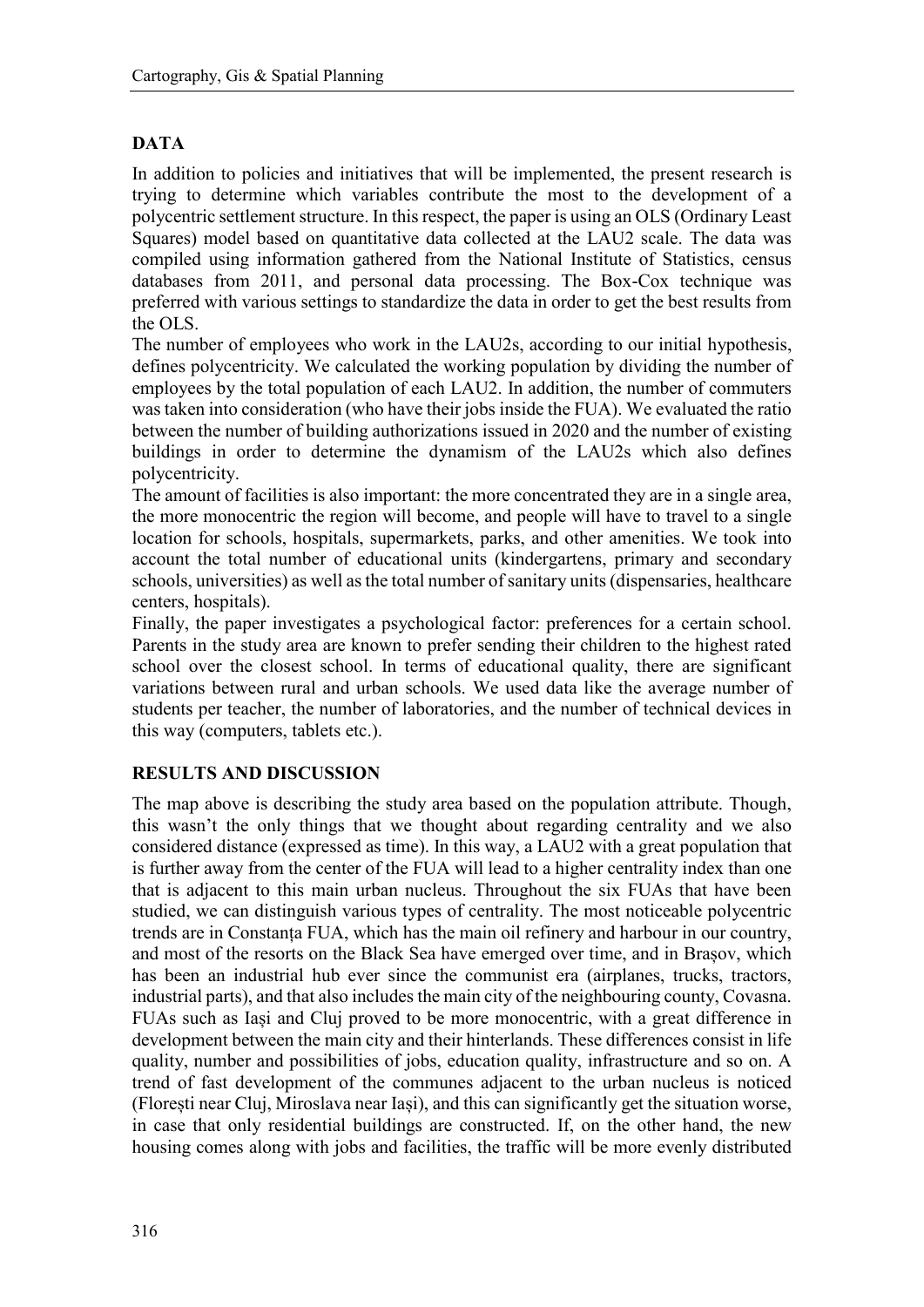and the benefits of the phenomenon might spread further to the next row of communes as well.

The OLS analysis performed in ArcGIS 10.4.1 resulted in a model telling which of the discussed variables mattered the most in the polycentric development of the studied FUAs (table 1). First of all, to determine the validity and the significance of the model, we will need to interpret the obtained statistical values. The first thing that has to be checked is the distribution of the residuals. The Jarque-Bera test provided the value of 0,138519, meaning that it is not statistically significant  $(\leq 0.01)$ , so the model is not biased (residuals are normally distributed). The Koenker (BP) test is statistically significant (0,006598), meaning that we should rely on the Robust Probabilities to determine coefficient significance and on the Wald Statistic (0,000000\*) to determine overall model significance. Next, the Variance Inflation Factor (VIF) shows no redundancy among our variables (all of the values are <7,5). After we checked all of these conditions, we can take a look at the measures of the model performance: adjusted R-squared  $= 0.608154$ and Akaike's Information Criterion (AICc) = -2062,716573.

| Variable            | Coefficient | Probability | <b>Robust Pr</b> | VIF      |
|---------------------|-------------|-------------|------------------|----------|
| Intercept           | 2,738161    | $0,000000*$ | $0,000000*$      |          |
| Employees           | $-0,000188$ | 0,841593    | 0,849345         | 1,483281 |
| Commuters           | $-0,000610$ | $0,000002*$ | $0,000000*$      | 1,620882 |
| <b>Building</b>     | $-0,001053$ | $0,000527*$ | 0,000486*        | 1,528846 |
| authorizations      |             |             |                  |          |
| Education           | 0.006832    | $0,000913*$ | $0,000150*$      | 1,867286 |
| institutions        |             |             |                  |          |
| Sanitary facilities | 0,000081    | 0,647719    | 0,497749         | 1,760970 |
| School equipment    | 0,004816    | $0,000000*$ | $0,000000*$      | 1,922171 |
| Pupils / teacher    | 0,002261    | $0,000000*$ | $0,000020*$      | 1,170476 |

| Table 1. OLS analysis results. |  |
|--------------------------------|--|
|--------------------------------|--|

The model provided significant values for most of the chosen variables. Sanitary facilities and the number of employees didn't seem to influence the polycentriciy that much, given the fact that their coefficients in the model's equation are the lowest too. For the sanitary facilities (hospitals, dispensaries, communal healthcare centers), the results are surprising, as they are included in the same hypothesis as the education facilities (institutions), that turned out to have the highest coefficient. The most significant variables are the number of commuters, as expected (they move the most inside a FUA and this is how this type of area is defined after all), and also the equipment of schools (showing how likely is for someone to choose a high rated school over a school situated in proximity) and the number of pupils per teacher (showing indirectly the quality of the education and where future teachers are willing to seek for jobs).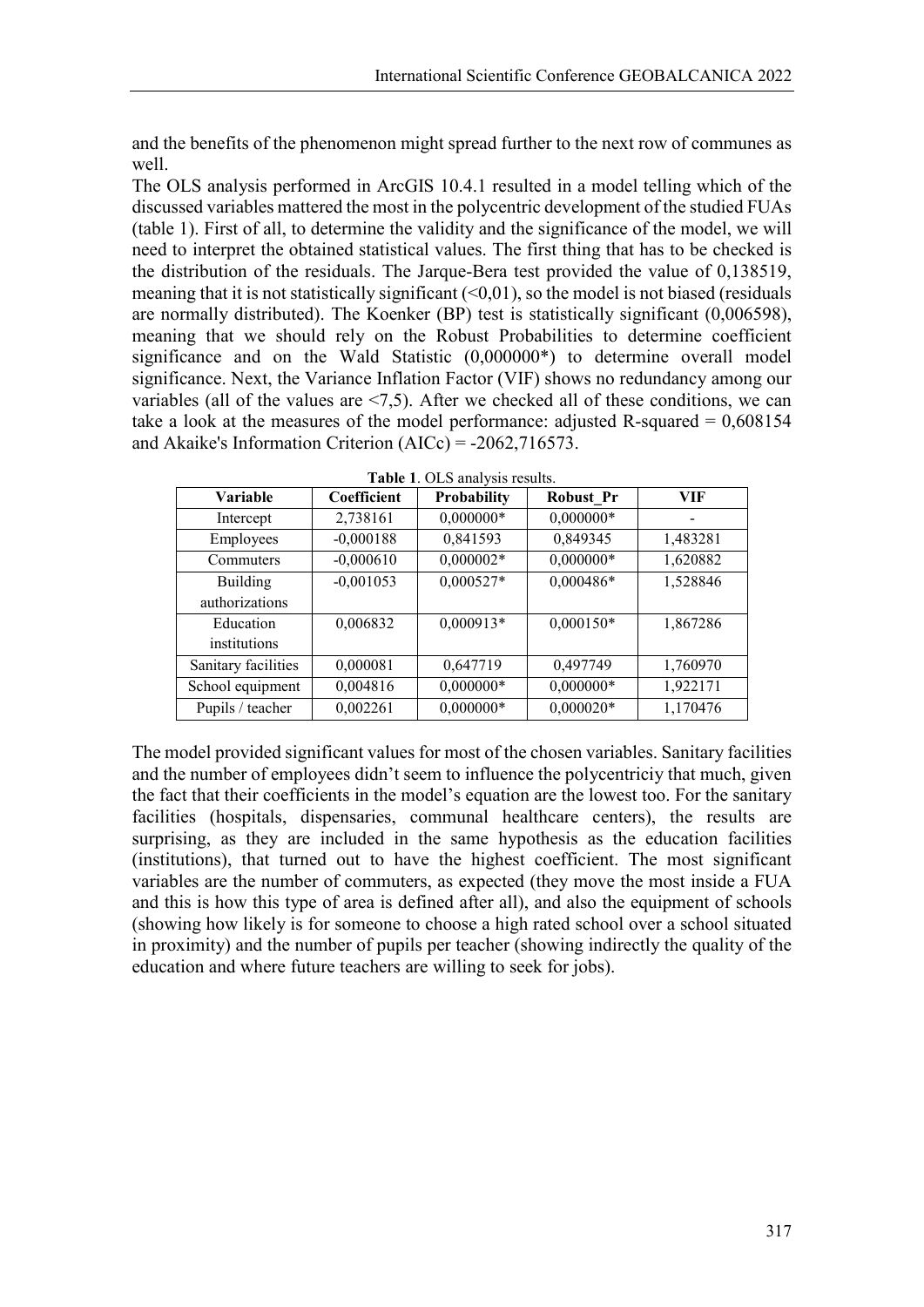

**Figure 2**. Left: New building authorizations per LAU2, compared to existing buildings. Right: Number of commuters who work in the urban nucleus of the FUA, compared to the total population of the LAU2.

The spatial distribution of the variables shown above (figure 2) shows a clear inverse proportionality between the value of the variable (either rhythm of construction, or number of commuters) and the distance from the urban nucleus of the FUA. Besides this, we can distinguish several sub-centers, being under the influence of the main city. This influence was shown in the low statistical coefficients resulted from the analysis.

### **LIMITATIONS**

Among the limitations that we encountered and the things that made it difficult to reach a perfect analysis is the available data. There are some more factors that we could use in the model, such as the number of supermarkets in each LAU2 or the number of enterprises, but unfortunately there are no open source databases containing this information. Moreover, the data obtained had several outliers, but we couldn't remove them either because they represented other cities within a certain FUA, or because the values were relevant and the chosen LAU2s had to remain the same.

From a geographical point of view, we think that the discontinuous study area also led to errors in the calculation of the indicators mentioned above, and that's why a study over a single FUA or over more FUAs with less empty spaces among them would result in models with a better performance.

# **CONCLUSION**

The polycentric type of development is an essential strategy that should be implemented at different scales. Today' Romanian biggest cities face a fast development of the periurban residential areas, but usually this is not happening for the daily basis facilities as well. While many people get tired of the downtown's agglomeration and move in the city's outskirts, the schools, parks, swimming pools, and most important, their jobs, remain inside the city. This process only leads to a monocentric trend, and that's why bringing the facilities to the periurban (or even metropolitan) area is a great solution for this.

The results proved that some of the most important factors for which a functional urban area becomes rather polycentric are the number of commuters, the pace of new buildings construction and the quality of education, which is very different from the urban to rural area. This validates some of our hypotheses. Others didn't turn out as true: not all the facilities seemed to have the same importance (sanitary institutions had a very small